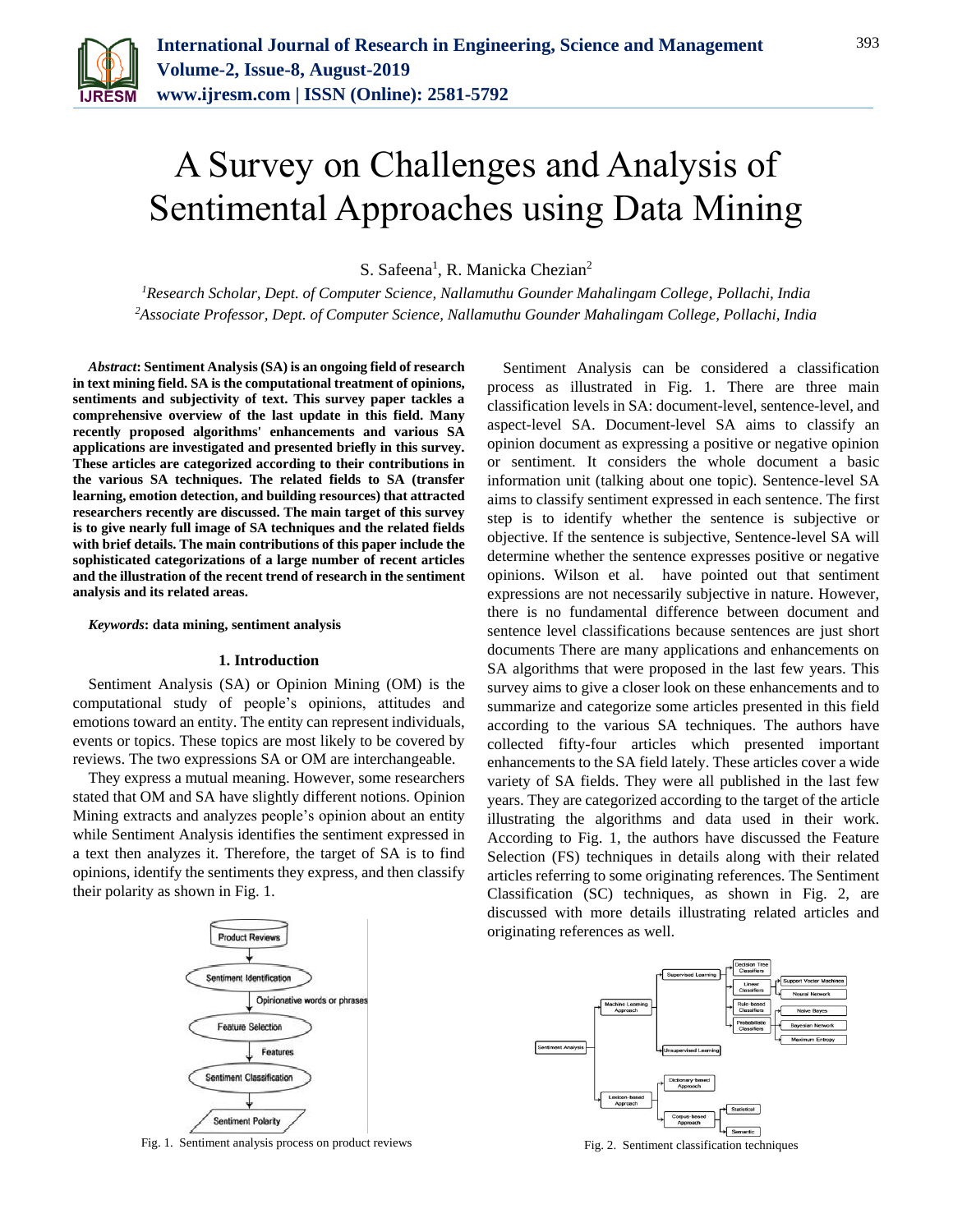

This survey can be useful for new comer researchers in this field as it covers the most famous SA techniques and applications in one research paper. This survey uniquely gives a refined categorization to the various SA techniques which is not found in other surveys. It discusses also new related fields in SA which have attracted the researchers lately and their corresponding articles. These fields include Emotion Detection (ED), Building Resources (BR) and Transfer Learning (TL). Emotion detection aims to extract and analyze emotions, while the emotions could be explicit or implicit in the sentences. Transfer learning or Cross-Domain classification is concerned with analyzing data from one domain and then using the results in a target domain. Building Resources aims at creating lexica, corpora in which opinion expressions are annotated according to their polarity, and sometimes dictionaries. In this paper, the authors give a closer look on these fields.

There are numerous number of articles presented every year in the SA fields. The number of articles is increasing through years. This creates a need to have survey papers that summarize the recent research trends and directions of SA. The reader can find some sophisticated and detailed surveys including. Those surveys have discussed the problem of SA from the applications point of view not from the SA techniques point of view.

Two long and detailed surveys were presented by Pang and Lee and Liu They focused on the applications and challenges in SA. They mentioned the techniques used to solve each problem in SA.

#### **2. Feature selection in sentiment classification**

Sentiment Analysis task is considered a sentiment classification problem. The first step in the SC problem is to extract and select text features. Some of the current features are

Terms presence and frequency: These features are individual words or word n-grams and their frequency counts. It either gives the words binary weighting (zero if the word appears, or one if otherwise) or uses term frequency weights to indicate the relative importance of features

*Parts of speech (POS):* finding adjectives, as they are important indicators of opinions.

*Opinion words and phrases:* these are words commonly used to express opinions including good or bad, like or hate. On the other hand, some phrases express opinions without using opinion words. For example: cost me an arm and a leg.

*Negations:* the appearance of negative words may change the opinion orientation like not good is equivalent to bad.

#### *A. Feature selection methods*

Feature Selection methods can be divided into lexicon-based methods that need human annotation, and statistical methods which are automatic methods that are more frequently used. Lexicon-based approaches usually begin with a small set of 'seed' words. Then they bootstrap this set through synonym detection or on-line resources to obtain a larger lexicon. This proved to have many difficulties as reported by Whitelaw et al.

Statistical approaches, on the other hand, are fully automatic.

The feature selection techniques treat the documents either as group of words (Bag of Words (BOWs)), or as a string which retains the sequence of words in the document. BOW is used more often because of its simplicity for the classification process. The most common feature selection step is the removal of stop-words and stemming (returning the word to its stem or root i.e. flies  $\rightarrow$  fly).

In the next subsections, we present three of the most frequently used statistical methods in FS and their related articles. There are other methods used in FS like information gain and Gini index.

### *1) Point-wise Mutual Information (PMI)*

The mutual information measure provides a formal way to model the mutual information between the features and the classes. This measure was derived from the information theory. The point-wise mutual information (PMI)  $M_i(w)$  between the word *w* and the class *i* is defined on the basis of the level of cooccurrence between the class *i* and word *w*. The expected cooccurrence of class *i* and word *w*, on the basis of mutual independence, is given by  $P_i \cdot F(w)$ , and the true co-occurrence is given by  $F(w) \cdot p_i(w)$ .

The mutual information is defined in terms of the ratio between these two values and is given by the following equation:

 $Mi(w)=logF(w)\cdot pi(w)F(w)\cdot Pi=logpi(w)Pi$  (1)

The word *w* is positively correlated to the class *i*, when  $M_i(w)$ is greater than 0. The word *w* is negatively correlated to the class *i* when  $M_i(w)$  is less than 0.

PMI is used in many applications, and there are some enhancements applied to it. PMI considers only the cooccurrence strength. Yu and Wu [\[4\]](https://www.sciencedirect.com/science/article/pii/S2090447914000550#b0020) have extended the basic PMI by developing a contextual entropy model to expand a set of seed words generated from a small corpus of stock market news articles. Their contextual entropy model measures the similarity between two words by comparing their contextual distributions using an entropy measure, allowing for the discovery of words similar to the seed words. Once the seed words have been expanded, both the seed words and expanded words are used to classify the sentiment of the news articles. Their results showed that their method can discover more useful emotion words, and their corresponding intensity improves their classification performance. Their method outperformed the (PMI)-based expansion methods as they consider both cooccurrence strength and contextual distribution, thus acquiring more useful emotion words and fewer noisy words.

## *2) Chi-square (χ<sup>2</sup> )*

Let  $n$  be the total number of documents in the collection,  $p_i(w)$  be the [conditional probability](https://www.sciencedirect.com/topics/engineering/conditional-probability) of class *i* for documents which contain  $w$ ,  $P_i$  be the global fraction of documents containing the class *i*, and  $F(w)$  be the global fraction of documents which contain the word *w*. Therefore, the  $\chi^2$ -statistic of the word between word *w* and class *i* is defined as: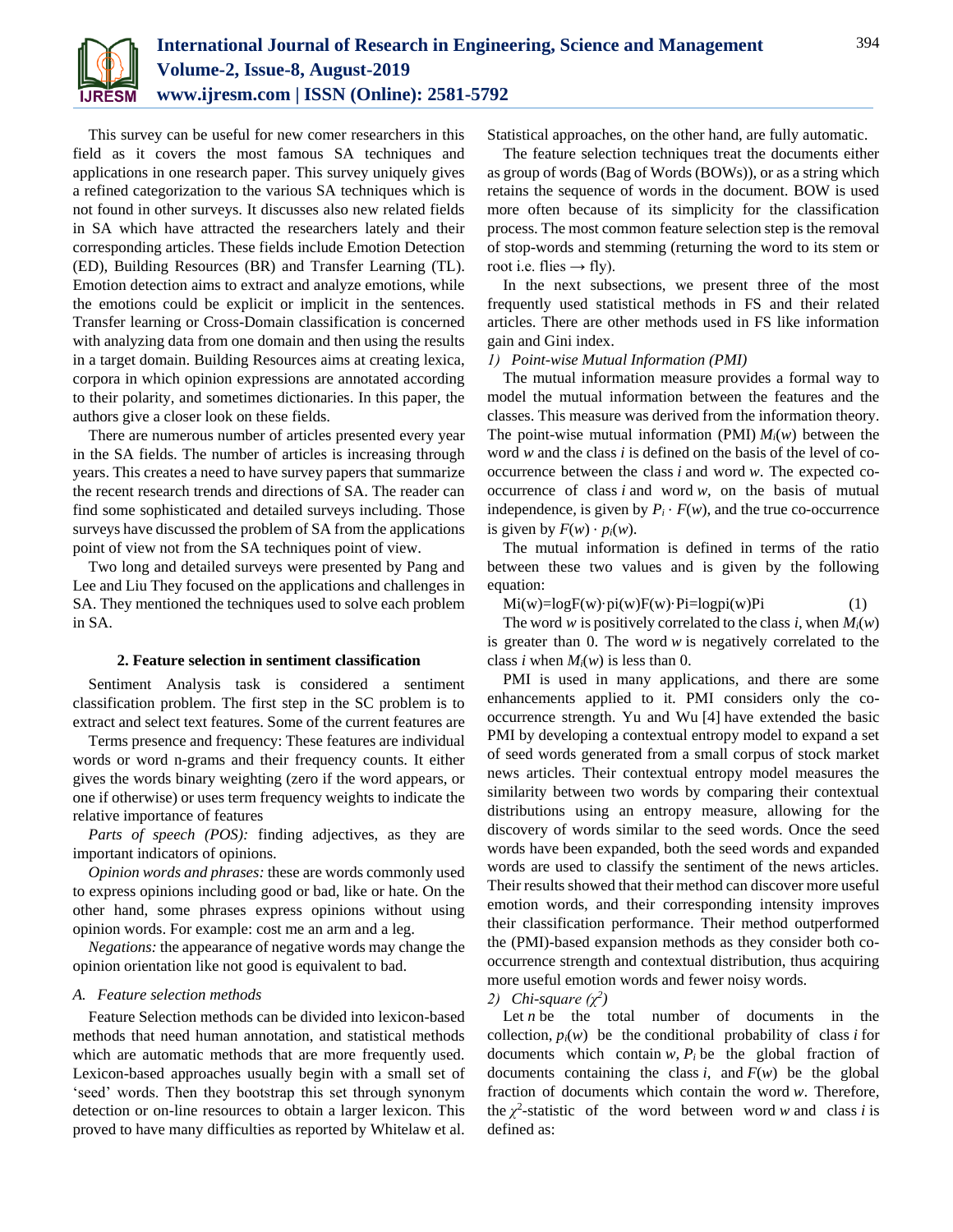

 $\chi i^2 = n \cdot F(w)^2 \cdot (pi(w) - Pi)^2 F(w) \cdot (1 - F(w)) \cdot Pi \cdot (1 - Pi)$  (2) *χ* 2 and PMI are two different ways of measuring the correlation between terms and categories.  $\chi^2$  is better than PMI as it is a normalized value; therefore, these values are more comparable across terms in the same category.

 $\chi^2$  is used in many applications; one of them is the contextual advertising as presented by Fan and Chang. They discovered bloggers' immediate personal interests in order to improve online contextual advertising. They worked on real ads and actual blog pages from ebay.com, wikipedia.com and epinions.com. They used SVM (illustrated with details in the next section) for classification and  $\chi^2$  for FS. Their results showed that their method could effectively identify those ads that are positively-correlated with a blogger's personal interests.

Hagenau and Liebmann used feedback features by employing market feedback as part of their feature selection process regarding stock market data. Then, they used them with  $\chi^2$  and Bi-Normal Separation (BNS). They showed that a robust feature selection allows lifting [classification accuracies](https://www.sciencedirect.com/topics/engineering/classification-accuracy) significantly when combined with complex feature types. Their approach allows selecting semantically relevant features and reduces the problem of over-fitting when applying a machine learning approach. They used SVM as a classifier. Their results showed that the combination of advanced feature extraction methods and their feedback-based feature selection increases classification accuracy and allows improved sentiment analytics. This is because their approach allows reducing the number of less-explanatory features, i.e. *noise*, and limits negative effects of over-fitting when applying machine learning approaches to classify text messages.

*3) Latent Semantic Indexing (LSI)*

Feature selection methods attempt to reduce the [dimensionality](https://www.sciencedirect.com/topics/engineering/dimensionality) of the data by picking from the original set of attributes. Feature transformation methods create a smaller set of features as a function of the original set of features. LSI is one of the famous feature transformation methods. LSI method transforms the text space to a new [axis system](https://www.sciencedirect.com/topics/engineering/axis-system) which is a [linear combination](https://www.sciencedirect.com/topics/engineering/linear-combination) of the original word features. [Principal](https://www.sciencedirect.com/topics/engineering/principal-component-analysis)  [Component Analysis](https://www.sciencedirect.com/topics/engineering/principal-component-analysis) techniques (PCA) are used to achieve this goal . It determines the axis-system which retains the greatest level of information about the variations in the underlying attribute values. The [main disadvantage](https://www.sciencedirect.com/topics/engineering/main-disadvantage) of LSI is that it is an unsupervised technique which is blind to the underlying [class](https://www.sciencedirect.com/topics/engineering/class-distribution)[distribution.](https://www.sciencedirect.com/topics/engineering/class-distribution) Therefore, the features found by LSI are not necessarily the directions along which the class-distribution of the underlying documents can be best separated.

## **3. Challenges of sentiment analysis**

There are different challenges in sentiment analysis which is describe below. Implicit Sentiment and Sarcasm There is a chance that a sentence may contain implicit sentiment even though it is not having any word that earns sentiments. For an example, two statements are taken; "One should question that the stability of mind of the writer who wrote this book". In this above sentences don't have negative sentiment bearing words and no negative words are seen, although both are negative sentences. Thus identifying sentiment is important in Sentiment Analysis than syntax detection.

### **4. Applications of sentiment analysis**

Domain Dependency: In this type of challenge words polarity changes from one domain to another domain in the domain dependency. For example, two statements; "The story was unpredictable." and "The steering of car is unpredictable." In first statement, in Sentiment express that is positive whereas the second statement express sentiment is negative.

Language Problem: In Opinion Mining English language is mostly used because of its resources availability means lexicons, dictionaries and corpora but User get attracted by using Opinion mining with language other than English like Hindi, French, Chinese, and Other languages

There different application of Sentiment Analysis. Sentiment analysis used in the movie review, product review, politics, public sentiment and social sites useful for people's opinion. Shown in the table there are various application of sentiment analysis in movie review by this user can get information about movie is good or bad or average by their star scale rating if movie is five stare we can predict that movie will be good if three star it will average review of movie. From the product review user can identify that product is good, excellent, average, and poor with the public opinion by their rating. When user have to settle on a choice user need to know others opinion. In the organization and associations dependably need to discover shopper or general assessments about their items and administration

Application of SA Different application different rating movie review product review politics public sentiment social sites mostly in the business or any affiliation required open or purchaser felling, it directed review, opinion polls, and focus on groups. The explosive growth of social media for example Twitter, Facebook, remarks, furthermore, posting in informal community destinations on the Web. Overviews, online journals, web journals Sentiment analysis applications have spread to each conceivable space, items, administrations, human services, and budgetary administrations to get-togethers and political decisions. These applications gave inspirations to inquire about in conclusion examination.

## **5. Conclusion and future work**

This survey paper presented an overview on the recent updates in SA algorithms and applications. Fifty-four of the recently published and cited articles were categorized and summarized. These articles give contributions to many SA related fields that use SA techniques for various real-world applications. After analyzing these articles, it is clear that the enhancements of SC and FS algorithms are still an open field for research. Naïve Bayes and Support Vector Machines are the